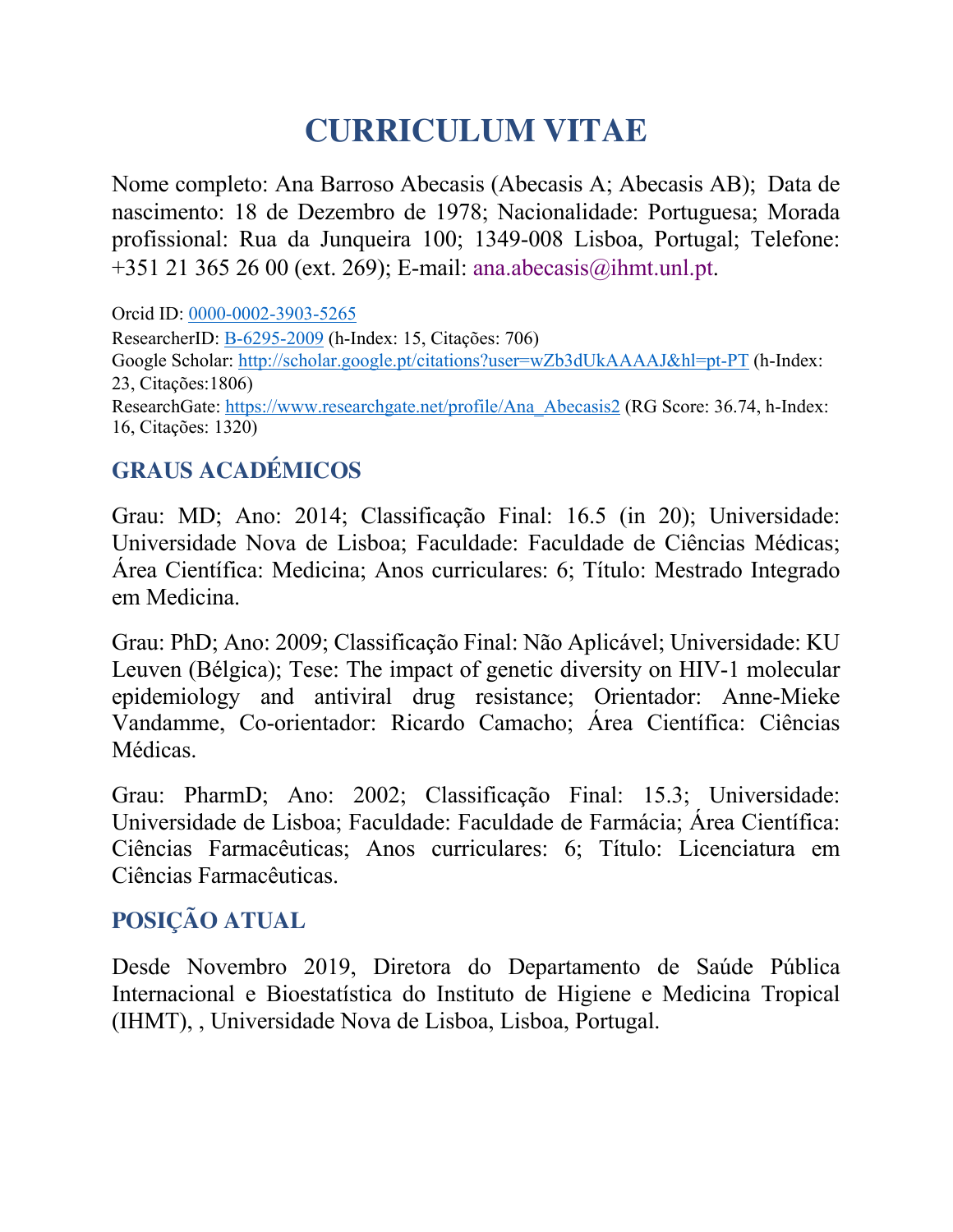Desde Maio 2019, Professora Auxiliar no IHMT, Universidade Nova de Lisboa, Lisboa, Portugal.

# **ÁREAS DE ATIVIDADE CIENTÍFICA**

Virologia, Microbiologia, Saúde Global, Resistência antiretroviral e antimicrobiana, Bioinformática, Evolução, Doenças Transmissíveis, Vírus de Evolução Rápida.

## **PRÉMIOS SELECIONADOS**

Medalha de Honra L'Oreal Portugal FCT Unesco para as Mulheres na Ciência (2012).

## **EXPERIÊNCIA COMO ORIENTADORA CIENTÍFICA**

Orientadora de 6 alunos de doutoramento (em curso), Co-orientadora de 5 alunos de doutoramento (1 já finalizada e 4 em curso), Orientadora/coorientadora de 9 teses de mestrado (6 terminadas e 3 em curso), Orientadora de 4 investigadores de pós-doc (2 terminados e 2 em curso), Membro do júri de 4 teses de doutoramento.

# **PARTICIPAÇÃO EM PROJETOS DE INVESTIGAÇÃO**

1 Projeto Europeu como Investigadora Principal, 3 Projetos Europeus como participante, 3 Projetos Nacionais como Investigadora Principal, 2 Projeto Nacionais como participante.

#### **TRABALHOS PUBLICADOS**

67 publicações em revistas internacionais indexadas; 2 Capítulos de livros, 10 apresentações orais por convite; 33 apresentações orais em painel em conferências nacionais e internacionais; 73 apresentações em poster em conferências nacionais e internacionais.

#### **OUTROS**

Revisora de artigos científicos para as revistas BMC Evolutionary Biology, BMC Infectious Diseases, Infections Genetics and Evolution, AIDS Research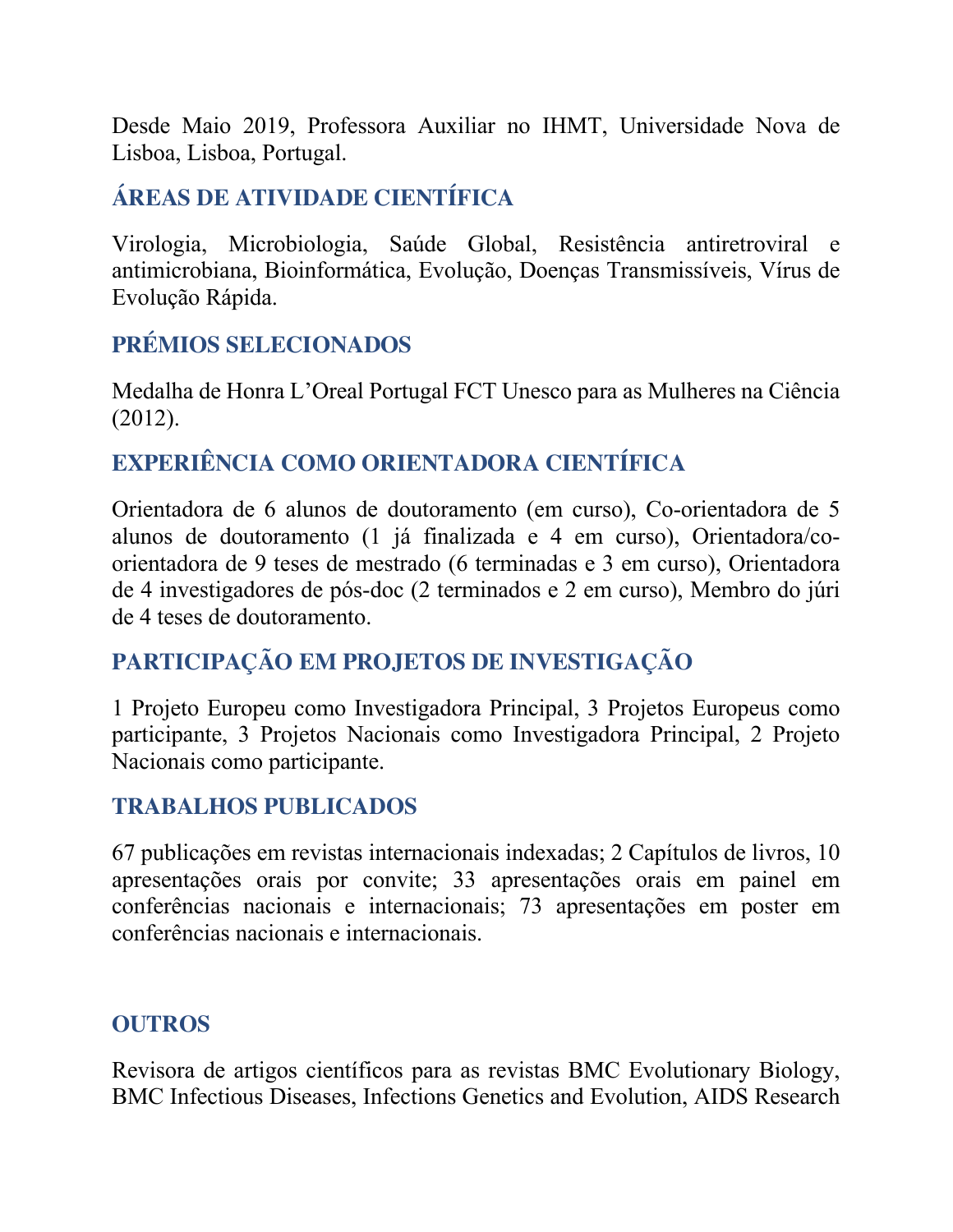and Human Retroviruses, grupo Plos. Membro de sociedades científicas internacionais: European Society for Translational Antiviral Research, European AIDS Clinical Society. Ordem dos Médicos portuguesa (cédula profissional nº 62843).

### **LISTA DE PUBLICAÇÕES**

68 - Mavian C, Pond SK, Marini S, Magalis BR, Vandamme AM, Dellicour S, Scarpino SV, Houldcroft C, Villabona-Arenas J, Paisie TK, Trovão NS, Boucher C, Zhang Y, Scheuermann RH, Gascuel O, Lam TT, Suchard MA, **Abecasis A**, Wilkinson E, de Oliveira T, Bento AI, Schmidt HA, Martin D, Hadfield J, Faria N, Grubaugh ND, Neher RA, Baele G, Lemey P, Stadler T, Albert J, Crandall KA, Leitner T, Stamatakis A, Prosperi M, Salemi M. Sampling bias and incorrect rooting make phylogenetic network tracing of SARS-COV-2 infections unreliable. Proc Natl Acad Sci U S A. 2020 May 7. pii: 202007295. doi: 10.1073/pnas.2007295117. [Epub ahead of print] No abstract available. PMID:32381734

67 - Pimentel V, Pingarilho M, Alves D, Diogo I, Fernandes S, Miranda M, Pineda-Pena AC, Libin P, Martins MRO, Vandamme AM, Camacho R, Gomes P, **Abecasis A**. Molecular Epidemiology of HIV-1 Infected Migrants Followed up in Portugal: Trends between 2001-2017. Viruses. 2020 Feb 28;12(3).

66 - Pineda-Peña AC, Pingarilho M, Li G, Vrancken B, Libin P, Gomes P, Camacho RJ, Theys K, **Barroso Abecasis A**; Portuguese HIV-1 Resistance Study Group. Drivers of HIV-1 transmission: The Portuguese case. PLoS One. 2019 Sep 30;14(9):e0218226.

65 - Theys K, Libin PJK, Van Laethem K, **Abecasis AB**. An Evolutionary Model-Based Approach To Quantify the Genetic Barrier to Drug Resistance in Fast-Evolving Viruses and Its Application to HIV-1 Subtypes and Integrase Inhibitors. Antimicrob Agents Chemother. 2019 Jul 25;63(8).

64 – Pimentel V, Afonso R, Nunes M, Vieira ML, Bravo-Barriga D, Frontera E, Martinez M, Pereira A, Maia C, Paiva-Cardoso MDN, Freitas FB, **Abecasis AB**, Parreira R. Geographic dispersal and genetic diversity of tick-borne phleboviruses (Phenuiviridae, Phlebovirus) as revealed by the analysis of L segment sequences. Ticks Tick Borne Dis. 2019 Jun;10(4):942-948.

63 – Salgueiro P, Serrano C, Gomes B, Alves J, Sousa CA, **Abecasis A**, Pinto J. Phylogeography and invasion history of Aedes aegypti, the Dengue and Zika mosquito vector in Cape Verde islands (West Africa). Evol Appl. 2019 Aug 3;12(9):1797-1811. doi: 10.1111/eva.12834.

62 - Araújo PMM, Carvalho A, Pingarilho M; BEST-HOPE study group, **Abecasis AB**, Osório NS. Characterization of a large cluster of HIV-1 A1 infections detected in Portugal and connected to several Western European countries. Sci Rep. 2019 May 10;9(1):7223. doi: 10.1038/s41598- 019-43420-2.

61 - Fonseca V, Libin PJK, Theys K, Faria NR, Nunes MRT, Restovic MI, Freire M, Giovanetti M, Cuypers L, Nowé A, **Abecasis A**, Deforche K, Santiago GA, Siqueira IC, San EJ, Machado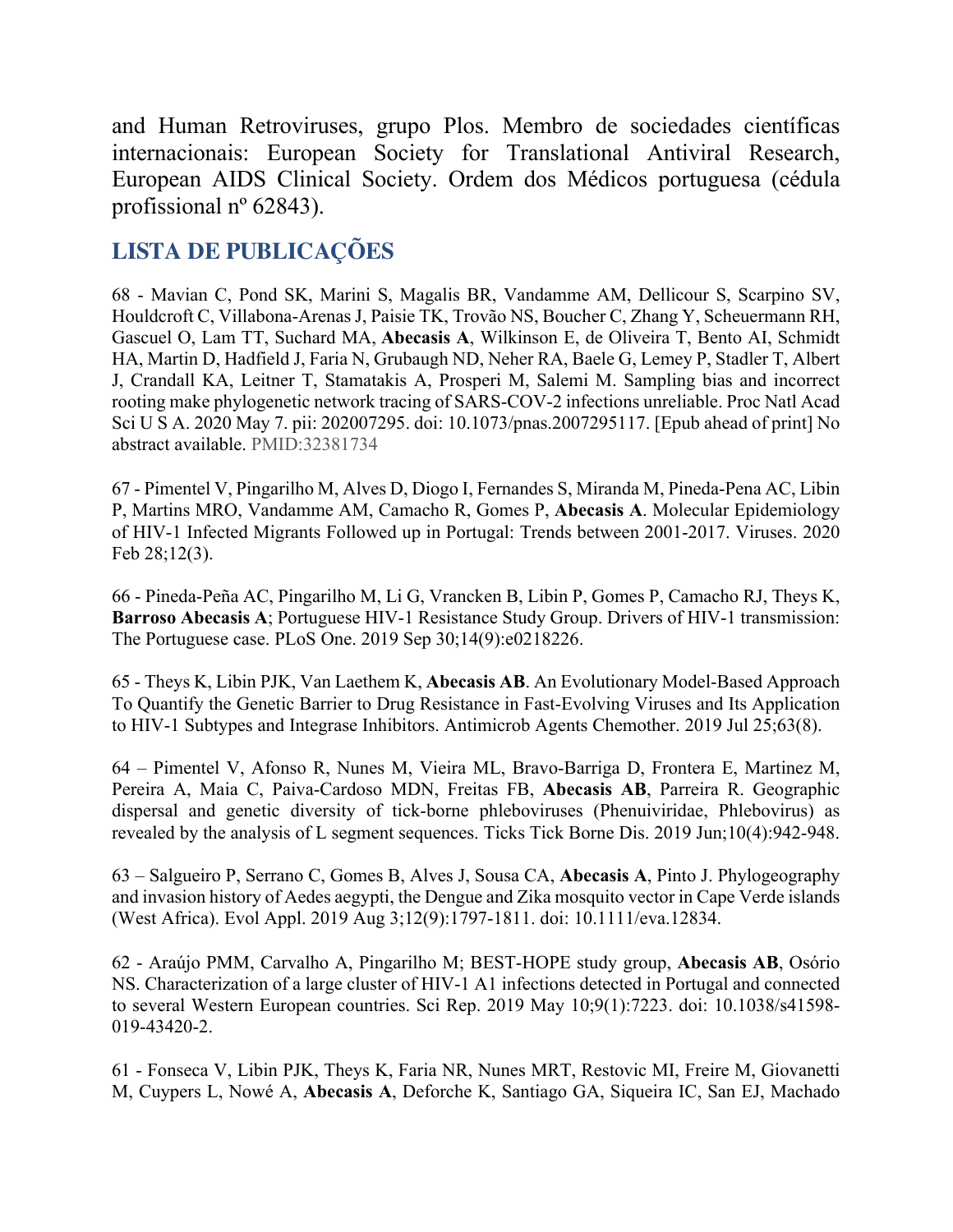KCB, Azevedo V, Filippis AMB, Cunha RVD, Pybus OG, Vandamme AM, Alcantara LCJ, de Oliveira T. A computational method for the identification of Dengue, Zika and Chikungunya virus species and genotypes. PLoS Negl Trop Dis. 2019 May 8;13(5):e0007231.

60 – Vasylyeva TI, du Plessis L, Pineda-Peña AC, Kühnert D, Lemey P, Vandamme AM, Gomes P, Camacho RJ, Pybus OG, **Abecasis AB**, Faria NR. Tracing the Impact of Public Health Interventions on HIV-1 Transmission in Portugal Using Molecular Epidemiology. J Infect Dis. 2019 Jun 19;220(2):233-243.

59 - Tavares AM, Garcia AC, Gama A, **Abecasis AB**, Viveiros M, Dias S. Tuberculosis care for migrant patients in Portugal: a mixed methods study with primaryhealthcare providers. BMC Health Serv Res. 2019 Apr 18;19(1):233.

58 - Libin P, Deforche K, **Abecasis AB**, Theys K. VIRULIGN: fast codon-correct alignment and annotation of viral genomes. Bioinformatics. 2018 Oct 8. [IF 2018 =5.48]

57 - Ezeonwumelu I, Bártolo I, Martin F, **Abecasis A**, Campos T, Romero-Severson EO, Leitner T, Taveira N. Accidental Father-to-Son HIV-1 Transmission During the Seroconversion Period. AIDS Res Hum Retroviruses. 2018 Oct;34(10):857-862. [IF 2018 =1.94]

56 - Correia V, **Abecasis AB**, Rebelo-de-Andrade H. Molecular footprints of selective pressure in the neuraminidase gene of currently circulating human influenza subtypes and lineages. Virology. 2018 Sep;522:122-130. [IF 2018 =3.37]

55 - Grant JC, González-Beiras C, Amick KM, Fortney KR, Gangaiah D, Humphreys TL, Mitjà O, **Abecasis A**, Spinola SM. Multiple Class I and Class II Haemophilus ducreyi Strains Cause Cutaneous Ulcers in Children on an Endemic Island. Clin Infect Dis. 2018 Nov 13;67(11):1768- 1774. [IF 2018 =9.12]

54 - Pineda-Peña AC, Theys K, Stylianou DC, Demetriades I; SPREAD/ESAR Program, **Abecasis AB**, Kostrikis LG. HIV-1 Infection in Cyprus, the Eastern Mediterranean European Frontier: A Densely Sampled Transmission Dynamics Analysis from 1986 to 2012. Sci Rep. 2018 Jan 26;8(1):1702. [IF 2018 =4.12]

53- Theys K, Libin P, Pineda-Peña AC, Nowé A, Vandamme AM, **Abecasis AB.** The impact of HIV-1 within-host evolution on transmission dynamics. Curr Opi Virol. 2018 Feb; 28:92-101. [IF  $2018 = 5.64$ ]

52 - **Abecasis AB**, Pingarilho M, Vandamme AM. Phylogenetic analysis as a forensic tool in HIV transmission investigations. AIDS. 2018 Mar 13;32(5):543-554. [IF 2018 =4.91]

51 - Romero-Severson EO, Bulla I, Hengartner N, Bártolo I, **Abecasis A**, Azevedo-Pereira JM, Taveira N, Leitner T. Donor-Recipient Identification in Para- and Polyphyletic Trees Under Alternative HIV-1 Transmission Hypotheses Using Approximate Bayesian Computation. Genetics. 2017 Nov;207(3):1089-1101. [IF 2017 =4.08]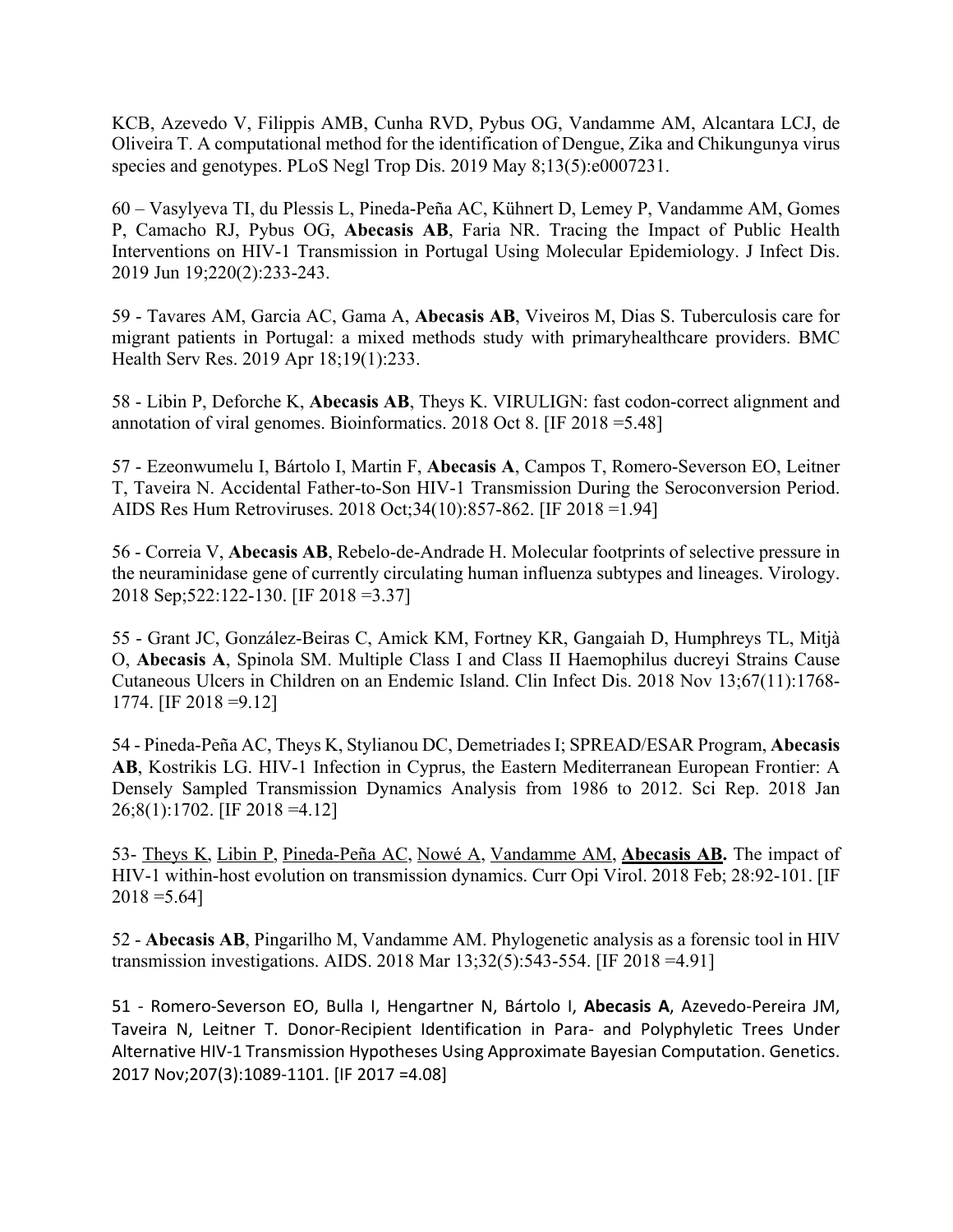50 - Paraschiv S, Banica L, Nicolae I, Niculescu I, Abagiu A, Jipa R, Pineda-Peña AC, Pingarilho M, Neaga E, Theys K, Libin P, Otelea D, **Abecasis A**. Epidemic dispersion of HIV and HCV in a population of co-infected Romanian injecting drug users. PLoS One. 2017 Oct 9;12(10):e0185866. [IF 2017 =2.77]

49 - Tavares AM, Fronteira I, Couto I, Machado D, Viveiros M, **Abecasis AB**, Dias S. HIV and tuberculosis co-infection among migrants in Europe: A systematic review on the prevalence, incidence and mortality. PLoS One. 2017 Sep 28;12(9):e0185526. [IF 2017 =2.77]

48 - Theys K, Libin P, Dallmeier K, Pineda-Peña A-C, Anne-Mieke Vandamme A-M, Cuypers L, **Abecasis AB.** Zika genomics in urgent need for standardized and curated reference sequences. PLoS Pathog. 2017 Sep 7;13(9). [IF 2017 =6.16]

47 - Gama A, **Abecasis A**, Pingarilho M, Mendão L, Martins MO, Barros H, Dias S. Cruising Venues as a Context for HIV Risky Behavior Among Men Who Have Sex With Men. Arch Sex Behav. 2017 Maio;46(4):1061-1068. [IF 2017 =3.22]

46 - Pineda-Peña AC, Varanda J, Sousa JD, Theys K, Bártolo I, Leitner T, Taveira N,Vandamme AM, **Abecasis AB**. On the contribution of Angola to the initial spread of HIV-1. Infect Genet Evol. 2016 Dec;46:219-222. [IF 2016 =2.89]

45 - Theys K, Van Laethem K, Gomes P, Baele G, Pineda-Peña AC, Vandamme AM, Camacho RJ, **Abecasis AB**. Sub-Epidemics Explain Localized High Prevalence of Reduced Susceptibility to Rilpivirine in Treatment-Naive HIV-1-Infected Patients: Subtype and Geographic Compartmentalization of Baseline Resistance Mutations. AIDS Res Hum Retroviruses. 2016 Maio;32(5):427-33. [IF 2016 =2.10]

44 - Winand R, Theys K, Eusébio M, Aerts J, Camacho RJ, Gomes P, Suchard MA, Vandamme AM, **Abecasis AB**; Portuguese HIV-1 Resistance Study Group. Assessing transmissibility of HIV-1 drug resistance mutations from treated and from drug-naive individuals. AIDS. 2015 Sep 24;29(15):2045-52. [IF 2015 =4.41]

43 - Theys K, **Abecasis A**, Libin P, Gomes P, Cabanas J, Camacho RJ, Van Laethem K. Discordant predictions of residual activity could impact dolutegravir prescription upon raltegravir failure. J Clin Virol. 2015 Sep;70:120-7. [IF 2015 =2.65]

42 - Carapeta S, do Bem B, McGuinness J, Esteves A, **Abecasis A**, Lopes Â, de Matos AP, Piedade J, de Almeida AP, Parreira R. Negeviruses found in multiple species of mosquitoes from southern Portugal: Isolation, genetic diversity, and replication in insect cell culture. Virology. 2015 Sep;483:318-28. [IF 2015 =3.2]

41 - **Abecasis AB**, Van Laethem K, Theys K. Lack of evidence for the selection of E138 mutations by first-generation NNRTIs in patients infected with HIV-1 non-B subtypes: a comment on Crawford et al. AIDS. AIDS. 2015 Maio 15;29(8):987-8. [IF 2015 = 4.41]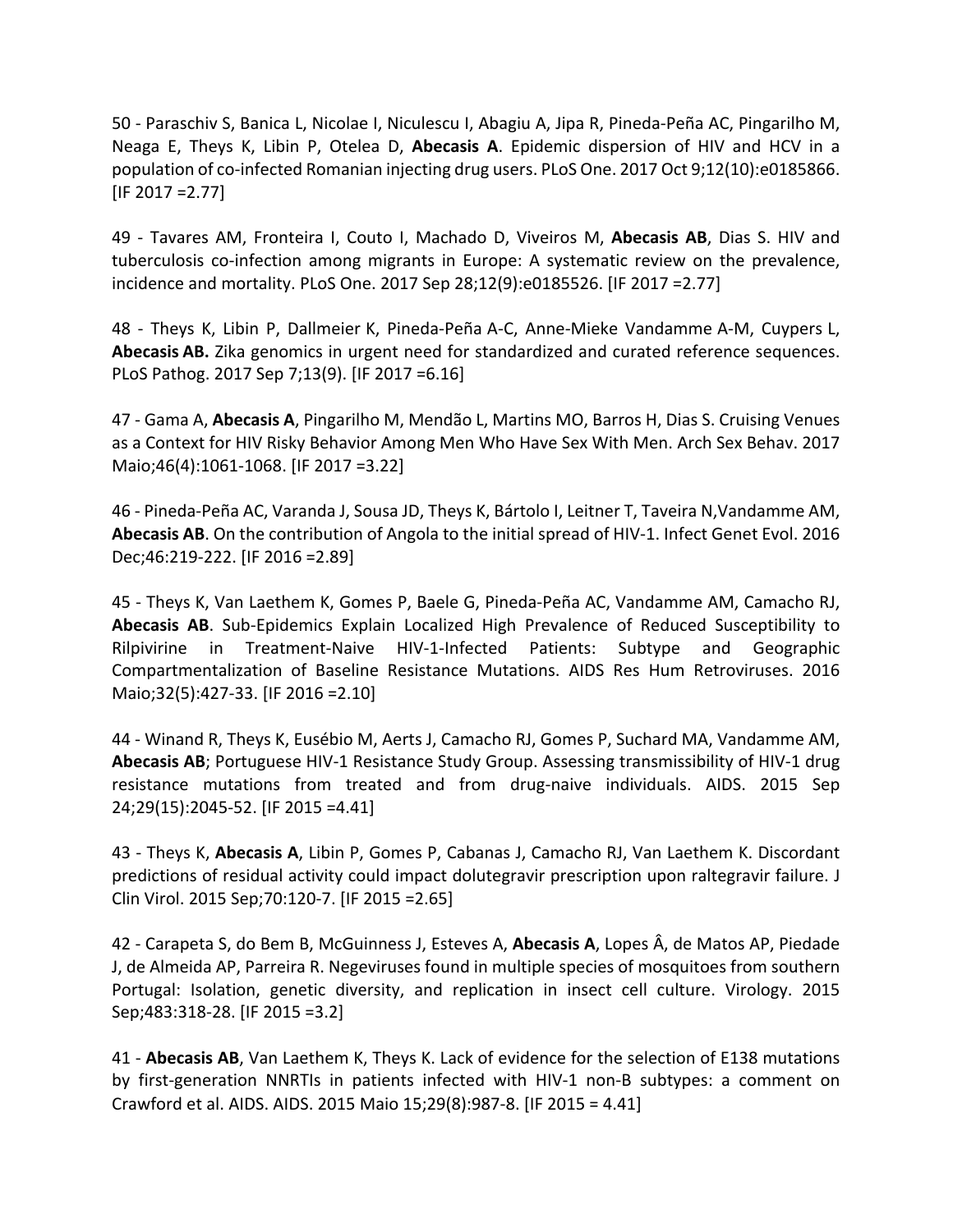40 - Lunar MM, Vandamme A-M, Tomazic J, Karner P, Vovko TD, Pecavar B, Volcansek G, Poljak M, **Abecasis AB**. Bridging epidemiology with population genetics in a low incidence MSM-driven HIV-1 subtype B epidemic in Central Europe. BMC Infect Dis. 2015 Fev 15;15(1):65. [IF 2015 = 2.69]

39 - Frentz D, Van de Vijver DA, **Abecasis AB**, Albert J, Hamouda O, Jørgensen LB, Kücherer C, Struck D, Schmit JC, Vercauteren J, Asjö B, Balotta C, Beshkov D, Camacho RJ, Clotet B, Coughlan S, Griskevicius A, Grossman Z, Horban A, Kolupajeva T, Korn K, Kostrikis LG, Liitsola K, Linka M, Nielsen C, Otelea D, Paraskevis D, Paredes R, Poljak M, Puchhammer-Stöckl E, Sönnerborg A, Stanekova D, Stanojevic M, Van Wijngaerden E, Wensing AM, Boucher CA; SPREAD Programme. Increase in transmitted resistance to non-nucleoside reverse transcriptase inhibitors among newly diagnosed HIV-1 infections in Europe. BMC Infect Dis. 2014 Jul 21;14:407. doi: 10.1186/1471-2334-14-407. [IF 2014 = 2.62]

38 - Frentz D, van de Vijver D, **Abecasis A**, Albert J, Hamouda O, Jørgensen L, Kücherer C, Struck D, Schmit JC, Vercauteren J, Asjö B, Balotta C, Bergin C, Beshkov D, Camacho R, Clotet B, Griskevicius A, Grossman Z, Horban A, Kolupajeva T, Korn K, Kostrikis L, Linka KL, Nielsen C, Otelea D, Paraskevis D, Paredes R, Poljak M, Puchhammer-Stöckl E, Sönnerborg A, Stanekova D, Stanojevic M, Vandamme AM, Boucher C, Programme AW. Patterns of Transmitted HIV Drug Resistance in Europe Vary by Risk Group. *PLoS One*. 2014 Apr 10;9(4):e94495. doi: 10.1371/journal.pone.0094495. [IF 2014 = 3.23]

37 - Cavaco-Silva J, **Abecasis A**, Miranda AC, Poças J, Narciso J, Aguas MJ, Maltez F, Almeida I, Germano I, Diniz A, Gonçalves Mde F, Gomes P, Cunha C, Camacho RJ; Portuguese HIV-2 Resistance Study Group. HIV-2 Integrase Polymorphisms and Longitudinal Genotypic Analysis of HIV-2 Infected Patients Failing a Raltegravir-Containing Regimen. *PLoS One*. 2014 Mar 28;9(3):e92747. doi: 10.1371/journal.pone.0092747. [IF 2014 = 3.23]

36 - Foster GM, Ambrose JC, Hué S, Delpech VC, Fearnhill E, **Abecasis AB**, Leigh Brown AJ, Geretti AM; UK HIV Drug Resistance Database. Novel HIV-1 recombinants spreading across multiple risk groups in the United Kingdom: the identification and phylogeography of Circulating Recombinant Form (CRF) 50\_A1D. *PLoS One*. 2014 Jan 15;9(1):e83337. doi: 10.1371/journal.pone.0083337. [IF  $2014 = 3.23$ 

35 - Bartha I, Assel M, Sloot PM, Zazzi M, Torti C, Schülter E, Luca AD, Sönnerborg A, **Abecasis AB**, Van Laethem K, Rosi A, Svärd J, Paredes R, van de Vijver DA, Vandamme AM, Müller V. Superinfection with drug-resistant HIV is rare and does not contribute substantially to therapy failure in a large European cohort. *BMC Infect Dis.* 2013 Nov 12;13:537. doi: 10.1186/1471-2334- 13-537. [IF 2013 = 2.56]

34 - Soares P, Alves RJ, **Abecasis AB**, Penha-Gonçalves C, Gomes MG, Pereira-Leal JB. inTB - a data integration platform for molecular and clinical epidemiological analysis of tuberculosis. *BMC Bioinformatics*. 2013 Aug 30;14(1):264. [IF 2013 = 2.67]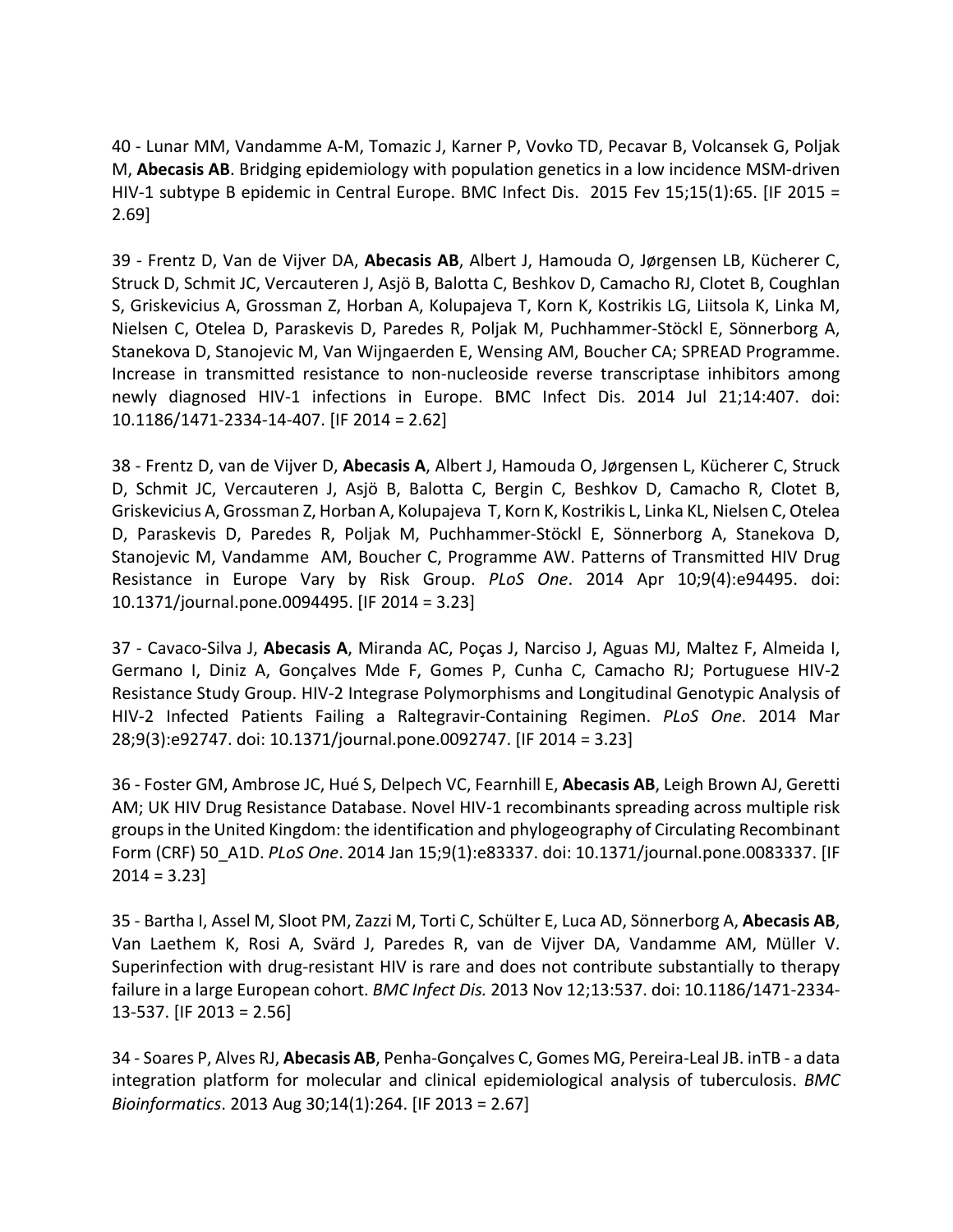33 - Ferreira DD, Cook S, Lopes A, de Matos AP, Esteves A, **Abecasis A**, de Almeida AP, Piedade J, Parreira R. Characterization of an insect-specific flavivirus (OCFV<sub>PT</sub>) co-isolated from Ochlerotatus caspius collected in southern Portugal along with a putative new Negev-like virus. *Virus Genes*. 2013 Jul 23. [IF 2013 = 1.84]

32 - Pineda-Peña AC, Faria NR, Imbrechts S, Libin P, **Abecasis AB**, Deforche K, Gómez-López A, Camacho RJ, de Oliveira T, Vandamme AM. Automated subtyping of HIV-1 genetic sequences for clinical and surveillance purposes: Performance evaluation of the new REGA version 3 and seven other tools. *Infect Genet Evol*. 2013 Maio 7. [IF 2013 = 3.26]

31 - **Abecasis AB**, Serrano M, Alves R, Quintais L, Pereira-Leal JB, Henriques AO. A genomic signature and the identification of new sporulation genes. *J Bacteriol*. 2013 Maio; 195(9):2101- 15. Epub 2013 Fev 8. [IF 2013 = 2.69]

30 - Frentz D, Wensing AM, Albert J, Paraskevis D, **Abecasis AB**, Hamouda O, Jørgensen LB, Kücherer C, Struck D, Schmit JC, Åsjö B, Balotta C, Beshkov D, Camacho RJ, Clotet B, Coughlan S, De Wit S, Griskevicius A, Grossman Z, Horban A, Kolupajeva T, Korn K, Kostrikis LG, Liitsola K, Linka M, Nielsen C, Otelea D, Paredes R, Poljak M, Puchhammer-Stöckl E, Sönnerborg A, Stanekova D, Stanojevic M, Vandamme AM, Boucher CA, Van de Vijver DA; SPREAD Programme. Limited crossborder infections in patients newly diagnosed with HIV in Europe. *Retrovirology*. 2013 Apr 3;10:36. [IF 2013 = 4.77]

29 - Theys K, **Abecasis AB**, Vandamme AM. HIV-1 drug resistance: where do polymorphisms fit in? *Future Microbiol*. 2013 Mar;8(3):303-6. [IF 2013 = 3.82]

28 - Theys K, Vercauteren J, Snoeck J, Zazzi M, Camacho RJ, Torti C, Schülter E, Clotet B, Sönnerborg A, De Luca A, Grossman Z, Struck D, Vandamme A-Mand **Abecasis AB.** HIV-1 subtype is an independent predictor of reverse transcriptase mutation K65R in HIV-1 patients treated with combination antiretroviral therapy including tenofovir. *Antimicrobial Agents and Chemotherapy*. 2013 Fev;57(2):1053-6. [IF 2013 = 4.45]

27 - **Abecasis AB**, Wensing AMJ, Paraskevis D, Vercauteren J, Theys K, Van de Vijver DAMC, Albert J, Asjö B, Balotta C, Beshkov D, Camacho RJ, Clotet B, De Gascun C, Griskevicius A, Grossman Z, Hamouda O, Horban A, Kolupajeva T, Korn K, Kostrikis LG, Kücherer C, Liitsola K, Linka M, Nielsen C, Otelea D, Paredes R, Poljak M, Puchhammer-Stöckl E, Schmit J-C, Sönnerborg A, Stanekova D, Stanojevic M, Struck D, Boucher CAB and Vandamme A-M on behalf of the SPREAD Programme. HIV-1 subtype distribution and its demographic determinants suggest highly compartmentalized epidemic in newly diagnosed patients in Europe. *Retrovirology*. 2013 Jan 14;10:7. [IF 2012 = 4.77]

26 - Nunes MR, Faria NR, Vasconcelos HB, Medeiros DB, de Lima CP, Carvalho VL, Pinto da Silva EV, Cardoso JF, Sousa Jr. EC, Barbosa Nunes KN, **Abecasis AB**, Suchard MA, Lemey P, Vasconcelos PF. Phylogeography of Dengue Virus Serotype 4, Brazil, 2010–2011. *Emerging Infectious Diseases*. 2012 Nov;18(11):1858-64. [IF 2012 = 5.99]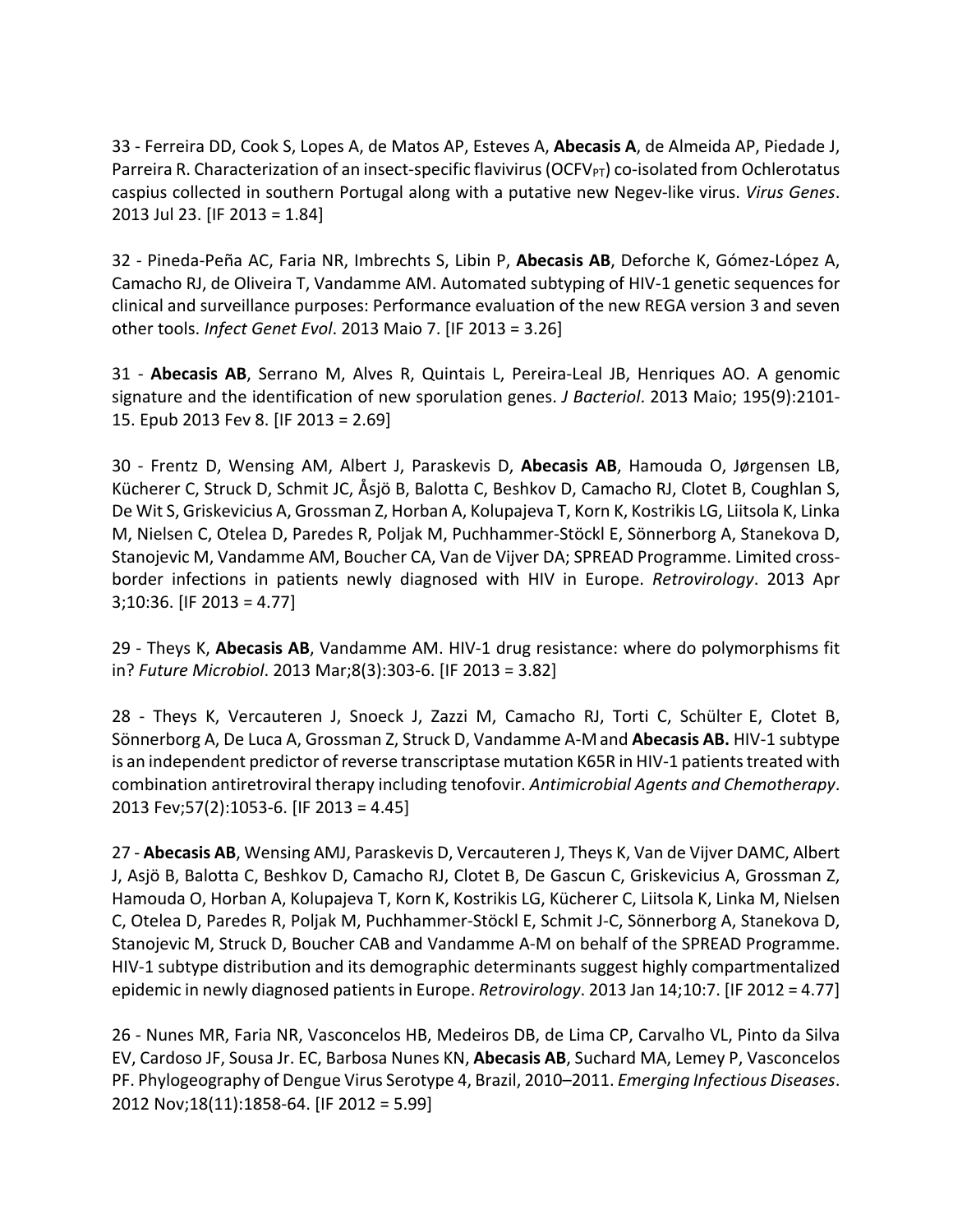25 - Theys K, Snoeck J, Vercauteren J, **Abecasis AB**, Vandamme A-M and Camacho R on behalf of the Portuguese HIV-1 Resistance Study Group. Decreasing population selection rates of resistance mutation 1 K65R over calendar year in HIV-1 combination therapy including tenofovir. *Journal of Antimicrobial Chemotherapy*. 2012 Sep 30. [IF 2012 = 5.34]

24 - Lunar MM, Zidovec Lepej S, **Abecasis AB**, Tomažič J, Vidmar L, Karner P, Vovko TD, Pečavar B, Maver PJ, Seme K, Poljak M. Prevalence of HIV Type 1 Transmitted Drug Resistance in Slovenia: 2005-2010. *AIDS Res Hum Retroviruses*. 2012 Aug 29. [IF 2012 = 2.71]

23 - Santos AF, Tebit DM, Lalonde MS, **Abecasis AB**, Ratcliff A, Camacho RJ, Diaz RS, Herchenröder O, Soares MA, Arts EJ. The role of natural polymorphisms in HIV-1 CRF02\_AG protease on protease inhibitor hypersusceptibility. *Antimicrob Agents Chemother*. 2012 Fev 13. [IF 2012 = 4.57]

22 - Bártolo I, **AbecasisAB**, Borrego P, BarrosoH, McCutchan F, Gomes P, Camacho R and Taveira N. Origin and Epidemiological History of HIV-1 CRF14\_BG. *Plos One*. 2011;6(9):e24130. Epub 2011 Sep 28. [IF 2011 = 4.09]

21 - Faria NR, Suchard MA, **Abecasis A**, Sousa JD, Ndembi N, Bonfim I, Camacho RJ, Vandamme AM, Lemey P. Phylodynamics of the HIV-1 CRF02\_AG clade in Cameroon. *Infect Genet Evol*. 2012 Mar;12(2):453-60. Epub 2011 Maio 4. [IF 2011 = 3.13]

20 - **Abecasis AB**, Geretti AM, Albert J, Power L, Weait M, Vandamme AM. Science in court: the myth of HIV fingerprinting. *Lancet Infect Dis*. 2011 Fev; 11(2):78-9. [IF 2011 = 17.39]

19 - **Abecasis, AB**; Martins, A; Costa, I; Carvalho, AP; Diogo, I; Gomes, P; Camacho, RJ. Molecular epidemiological analysis of paired pol/env sequences from portuguese HIV-1 patients. *AIDS Res Hum Retroviruses.* 2011 Fev 16. [IF 2011 = 2.25]

18 - **Abecasis AB**. and Müller V. The dynamics of transmitted HIV-1 drug resistance - the San Francisco model. *AIDS Reviews*. 2010 Apr-Jun; 12(2): 122. [IF 2010 = 4.79]

17 - **Abecasis AB**, Wang Y, Libin P, Imbrechts S, de Oliveira T, Camacho RJ, Vandamme AM. Comparative performance of the REGA subtyping tool version 2 versus version 1. *Infect Genet Evol*. 2010 Apr;10(3):380-5. [IF 2010 = 3.09]

16 - **Abecasis AB**, Vandamme A-M, Lemey P. Quantifying differences in the tempo of HIV-1 subtype evolution*. Journal of Virology*. 2009 Dec;83(24):12917-24. Epub 2009 Sep 30. [IF 2009 = 5.15]

15 - Bártolo I, Casanovas J, Bastos R, Rocha C, **Abecasis AB**, Folgosa E, Mondlane J, Manuel R, Taveira N. HIV-1 genetic diversity and transmitted drug resistance in health care settings in Maputo, Mozambique. J Acquir Immune Defic Syndr. 2009 Jul 1;51(3):323-31. [IF 2009 = 4.21]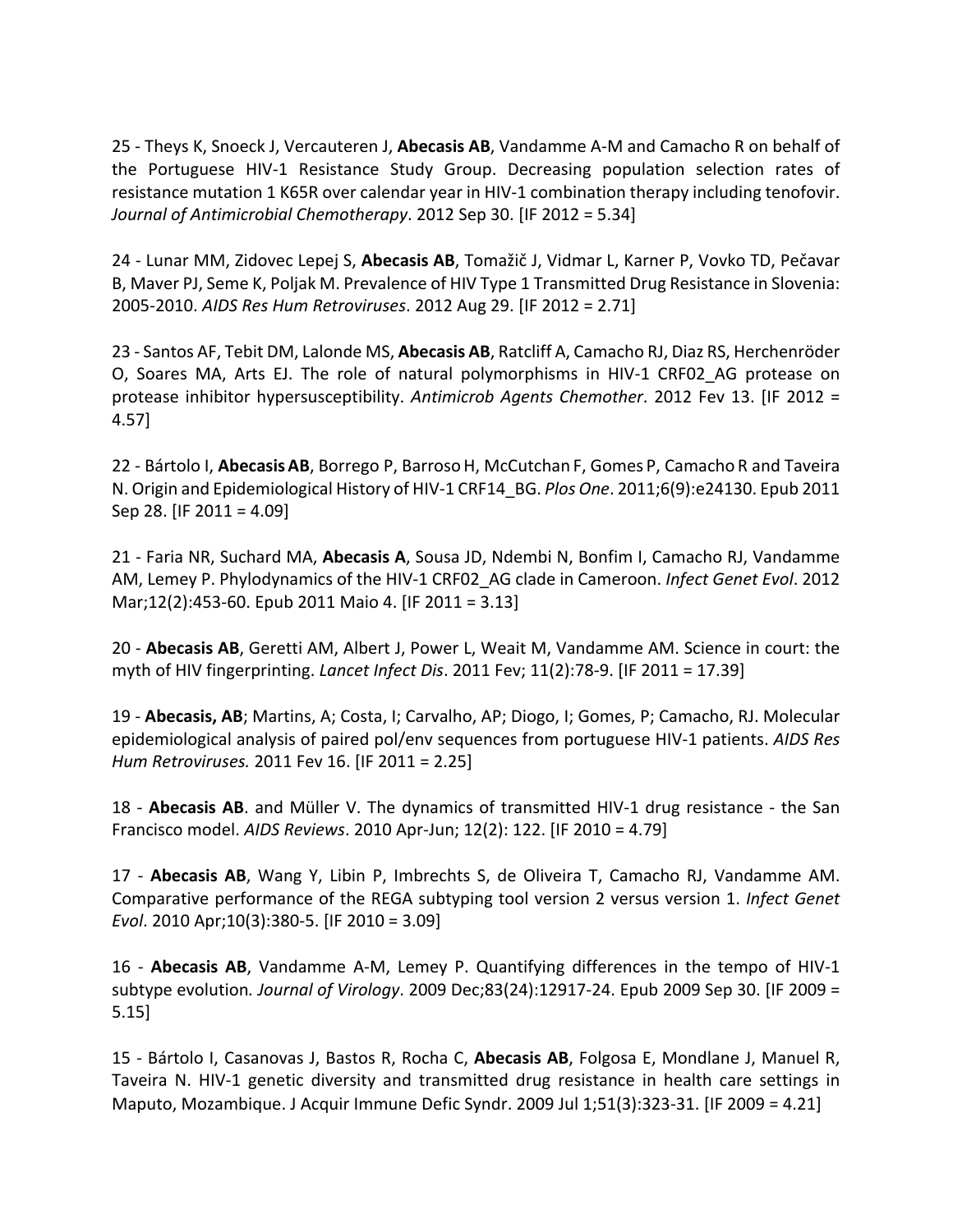14 - Palma AC, **Abecasis AB**, Vercauteren J, Carvalho AP, Cabanas J, Vandamme AM, Camacho RJ. Effect of human immunodeficiency virus type 1 protease inhibitor therapy and subtype on development of resistance in subtypes B and G. Infect Genet Evol. 2010 Apr;10(3):380-5. [IF 2010 = 3.09]

13 - Santos AF, **Abecasis AB**, Vandamme AM, Camacho RJ, Soares MA. Discordant genotypic interpretation and phenotypic role of protease mutations in HIV-1 subtypes B and G. *Journal of Antimicrobial Chemotherapy*. 2009 Mar;63(3):593-9. Epub 2009 Jan 10. [IF 2009 = 4.35]

12 - Theys K, Vercauteren J, **Abecasis AB**, Libin P, Deforche K, Vandamme AM, Camacho R. The rise and fall of K65R in a Portuguese HIV-1 Drug Resistance database, despite continuously increasing use of tenofovir. *Infections Genetics and Evolution*. Jul; 9(4):683-8. Epub 2008 Nov 6.  $[IF 2008 = 2.79]$ 

11 - Gonzalez L, Santos A, **Abecasis A**, VanLaethem K, Soares E, Deforche K, Tanuri A, Camacho R, Vandamme A-M, Soares M. Impact of HIV-1 protease mutations A71V/T and T74S on M89I/Vmediated protease inhibitor resistance in subtype G isolates. *Journal of Antimicrobial Chemotherapy*. 2008 Jun; 61(6):1201-4. Epub 2008 Mar 20. [IF 2008 = 4.33]

10 - Ho YS, **Abecasis AB,** Theys K, Deforche K, Dwyer DE, Charleston M, Vandamme A-M, Saksena NK. HIV-1 gp120 N-linked glycosylation differs between plasma and leukocyte compartments. *Virology Journal.* 2008 Jan 23;5:14. [IF 2008 = 1.88]

9 – **Abecasis AB**, Vandamme A-M. Denial of expert opinion in HIV court cases. *AIDS Reviews*; 2007; Vol. 9; iss. 4; pp. 254 – 254.

8 - **Abecasis AB**, Lemey P, Vidal N, de Oliveira T, Peeters M, Camacho R, Shapiro B, Rambaut A, Vandamme A-M. Recombination is confounding the early evolutionary history of HIV-1: subtype G is a circulating recombinant form. *Journal of Virology* 2007. J Virol. 2007 Aug; 81(16):8543-51. Epub 2007 Jun 6. [IF 2007 = 5.33]

7 - Katzenstein DA, Camacho RJ, **Abecasis AB**, Vandamme A-M and Shafer RW for the HIV-1 Non-Subtype B Working Group. Authors' Reply to: Role for Geographical Location and Founder Effects in Describing HIV-1 Subtype-Specific Polymorphisms. *Plos Medicine* 2006. Published online 4 Dec 2006. [IF 2006 = 13.75]

6 - **Abecasis AB,** Deforche K, Bacheler LT, McKenna P, Carvalho AP, Gomes P, Vandamme A-M, Camacho R. Investigation of baseline susceptibility to PIs in HIV-1 subtypes C, F, G and CRF02\_AG. *Antiviral Therapy* 2006. 11(5):581-9. [IF 2006 = 4.98]

5 - Gomes P, Palma AC, Cabanas J, **Abecasis AB**, Carvalho AP, Ziermann R, Diogo I, Gonçalves F, Lobo CS, Camacho R. Comparison of the COBAS TAQMAN<sup>™</sup> HIV-1 HPS with VERSANT HIV-1 RNA